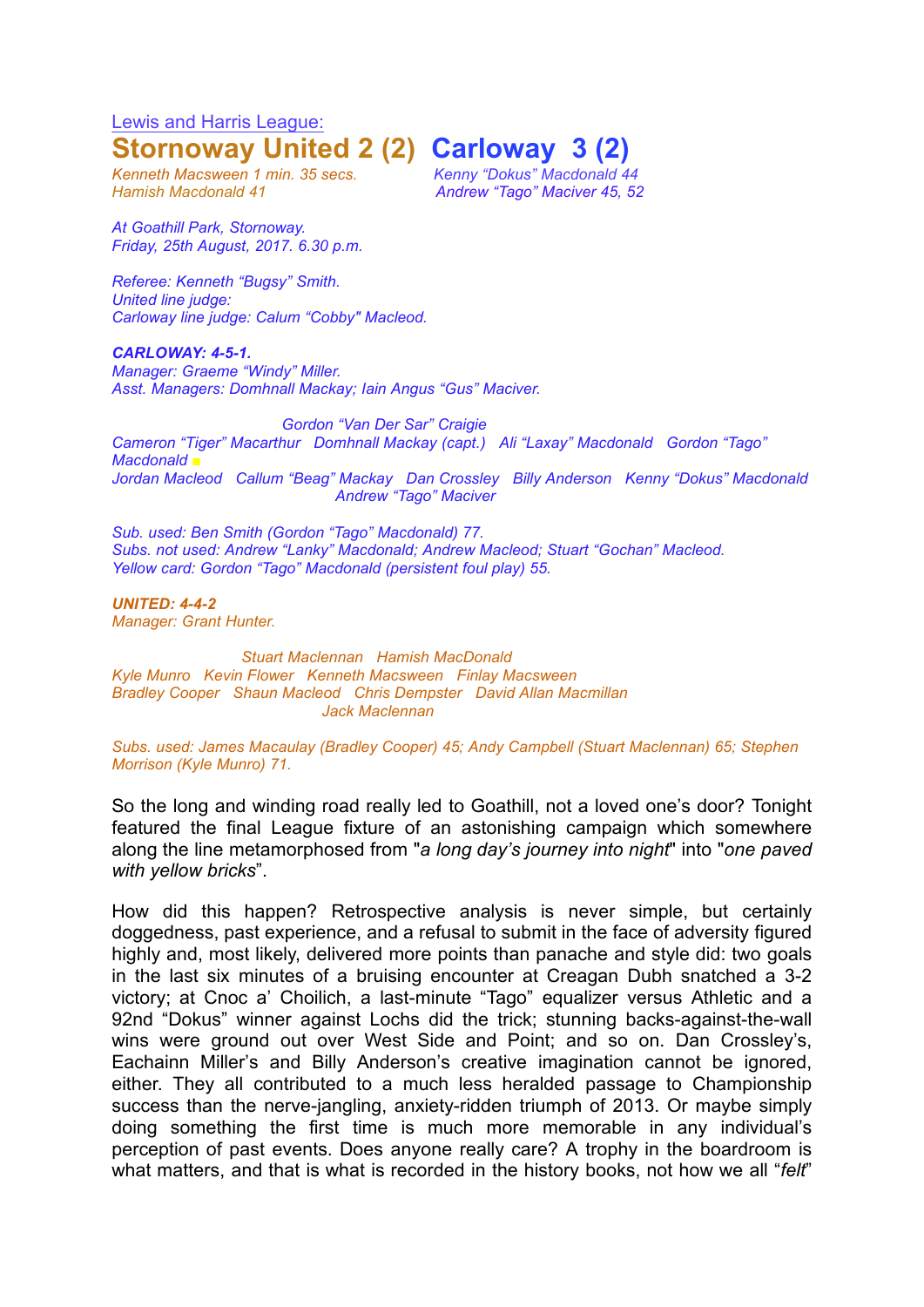## about it.

Tonight, for only the second time this season, the Wasps were the opponents, the first occasion being a 4-0 canter for the Blues at Cnoc a' Choilich in mid-June, courtesy of the "Tagos", Domhnall Mackay, and Eachainn Miller. On paper the fixture looked like another day-at-the-office for na Gormaich, against a side lying second bottom in the League who had conceded more goals than any other island side. But then United's fighting draw at Barvas came to mind, plus the embarrassing finalé to last season's fixture between the sides here.

Granted, that night, lack of player availability had necessitated a makeshift side taking the field, and though the Blues had taken an early second half lead through "Laxay", a combination of unfortunate circumstances had led to ignominious defeat: an unfocussed Vigurs (euphemism alert !!!) had to be substituted in the first half; "D.I." had seen red with 20 minutes to go; Lewis "Preston" Robinson converted a penalty after being unnecessarily bundled by "Tiger"; and a deflection allowed Hamish Macdonald to deliver the killer blow with five minutes to go.

Tonight the only absentee was Joe Armstrong (at a music festival), but, mindful that this was "D.I.'s" favourite venue to pick up cards, and knowing that one more yellow card would rule him out of the Coop Cup Final, he was rested, and Domhnall Mackay partnered Ali "Laxay" Macdonald in central defence, with Billy Anderson replacing the captain in midfield.

The setting sun and light breeze provided the ideal night for a game of football even the midges had arrived in busloads and vastly outnumbered the few spectators lost in this mighty stadium. Hopefully they arrived early as the home side stunned the Blues with an immediate strike. From the kick-off, the Blues lost the ball within the Wasps' half and Munro punted the ball forward to the right. The covering Mackay got to it but his slip to Gordon "Tago" was read by Macsween, "Tago" stumbled, and interplay between Macsween and Flower sent the wing-man clear down their right. Twenty metres from the bye-line he cut across an inviting low diagonal which escaped the retreating line and reached Cooper coming in on the left edge of the box. He immediately steered a low, well-placed shot to the left of the covering Craigie but Mackay got back to stop the ball on the line. Before he could make up his mind how to react, Macsween came crashing in on him to force the ball home (**1- 0)**.

Carloway didn't panic. They restarted in their favoured style, calmly building from the back, the ball to Anderson or Crossley, then the sudden burst or breaker, and in the next five minutes they had two excellent chances to equalize. In 3 minutes a headed clearance by Mackay found Crossley in the centre and swift interplay with Anderson sent him racing off into the United half, past one, then two defenders. As Macleod tackled him on the edge of the box, the ball ricocheted back off Crossley and behind the defender, leaving the Carloway man one-on-one with the arriving Maclennan. However, his flick from 8 metres to the keeper's left was read by Maclennan and blocked away. Two minutes later a Crossley feed in the centre circle allowed Anderson to play a divine diagonal rightwards behind Macmillan for Macleod to steam forward and cut into the box. As Macleod and Dempster closed him off, 12 metres from goal, he side-stepped both to the left but his right-foot stab to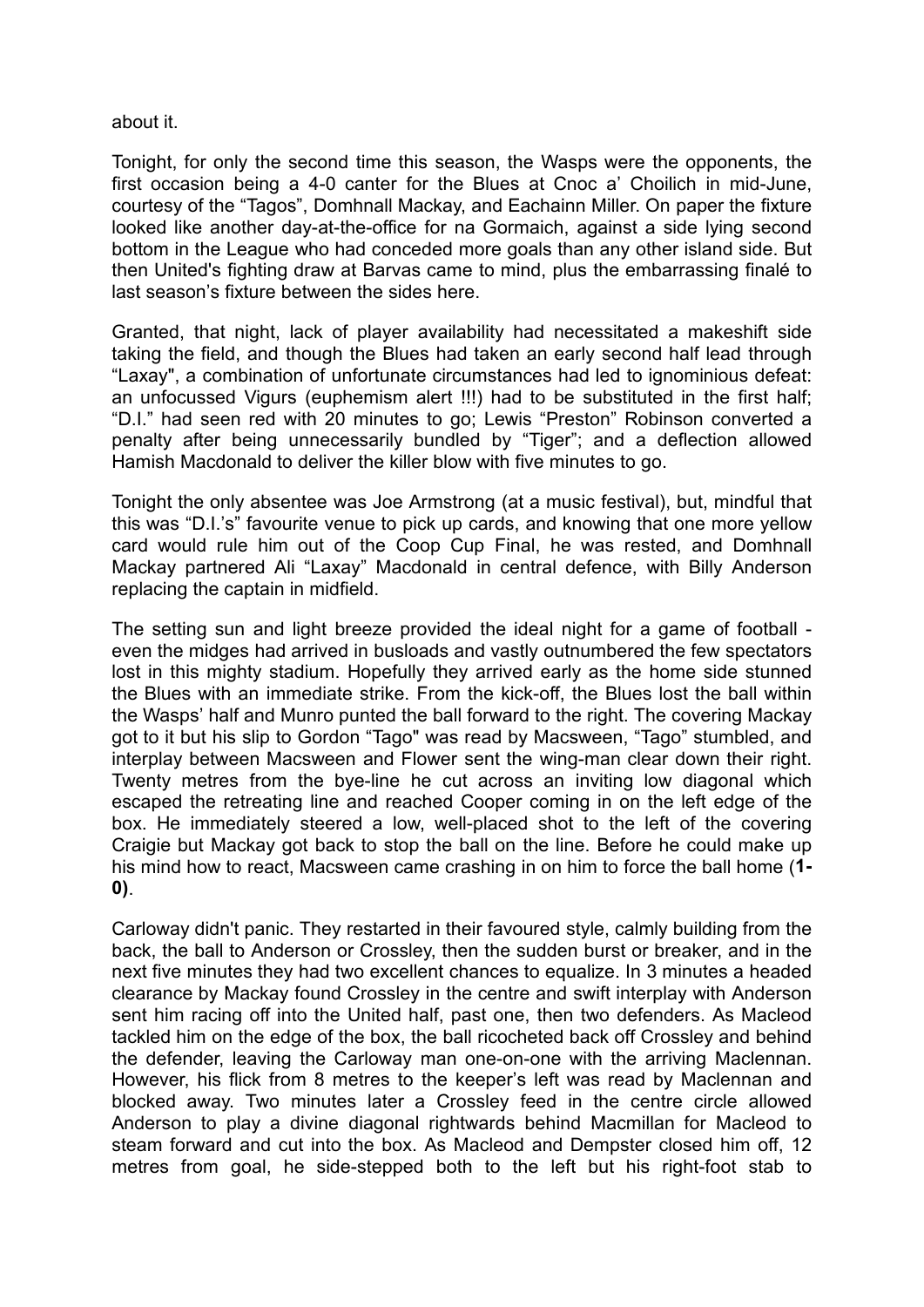Maclennan's left was anticipated and blocked for a corner.

It was the 22nd minute before the Blues threatened again, breaking out of defence on the left, with Mackay finding Gordon "Tago", who immediately transferred the ball inwards to Callum "Beag" on the centre-line. The young star took off like lightning past Flower and zoomed into the left of the Wasps' half, before transferring the ball square inwards to "Pongo", 22 metres from goal. The striker managed to hold off Dempster as he entered the box, but as Maclennan rushed out, he flicked the ball to his left - but well-wide of the far post. In 30 minutes another chance went begging. Mackay found Anderson in the centre circle, and he switched the ball right to Callum "Beag", moving forward. He in turn played the ball forward to "Pongo", midway within the right of the United half. As he moved into the box, he half-lost the ball to Macmillan, won it back, then slipped it across to Macleod, 10 metres out in front of goal, but again the Wasps' goalie was out like a flash to block his shot away to safety.

Four minutes later na Gormaich almost paid for their profligacy, when a Macsween free-kick on the United right, 20 metres from the bye-line, escaped everyone as it flew diagonally across goal. Macdonald, lurking 12 metres out by the far post, whacked it first-time but pulled his shot two metres wide of "Van Der Sar's" righthand post. The Blues replied five minutes later when another Charlie Gallagher from Anderson in the centre circle freed "Pongo" down the right. He cut in across the box, but his right-foot attempt from 18 metres was parried away for a corner by Maclennan to his right.

In 41 minutes Carloway suddenly found themselves looking into the abyss. The ball was played back to "Laxay", the last man, and he tried to sidestep Macdonald to his left on the edge of the box. However, the young striker read him, and as they tussled for the ball, forced it behind the defender, who stumbled and fell. As Craigie came, Macdonald did not delay but fired a perfect low right-foot rocket to his right and deep inside the Blues' right-hand post (**2-0**).

Wow! Follow that! And na Gormaich did, in 44 minutes, storming out of their own area, as Mackay fed Anderson who in turn whipped the ball straight forward to Macleod, moving to the edge of the box, one-on-one with Shaun Macleod. On the edge of the box, he veered right, but Macleod managed to block the ball with his foot. Nevertheless, "Dokus", following up, sent an instant right-foot screamer whizzing wide of Maclennan and just inside his left-hand post (**2-1**).

A minute later, they were level. A Mackay/Anderson/Crossley move saw "Raymondo" one-two with Callum "Beag" before racing out of the left of the Carloway half like a greyhound, outstripping one-two-three attempted tackles as he sped into the left of the Wasps' box. Twelve metres from goal, he squared the ball to "Pongo" directly in front of goal, and he immediately swept a left-foot side-footer high into the net to Maclennan's left (**2-2**).

## **Half-time: Stornoway United 2 Carloway 2**

The ease with which Carloway had thumped in two goals in the closing four minutes of the half was in stark contrast with the catalogue of missed chances throughout the preceding 41. Pace and simplicity had delivered what studied build-up and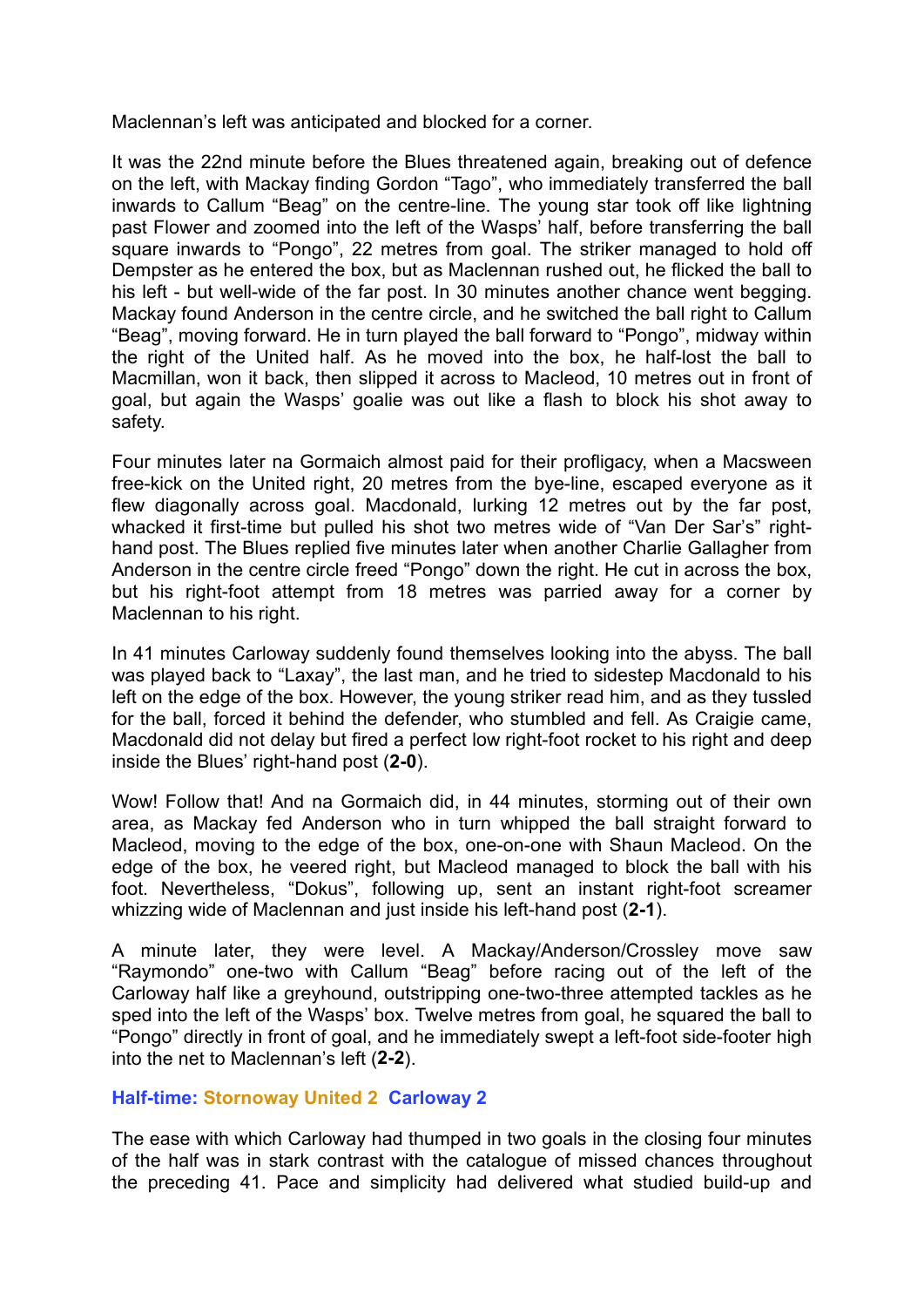casual finishing had not. The game was now finely balanced, Carloway controlling the midfield and continually pushing, but vulnerable at the back, especially on their left. Once again, "Laxay" seemed unsettled without "D.I." and Armstrong. Mackay continually alternated between stout defender and attacking midfielder, while Gordon "Tago" tended to lie in the left half/wing position, with "Laxay" caught between, covering both.

However, it all became a little easier in 52 minutes when a Gordon "Tago" corner from the Blues' right dropped perfectly for "Pongo", 10 metres from goal in the centre, and his first-time right-foot volley flashed home, low inside United's righthand post (**2-3**).

United tried to respond immediately, when a Flower free-kick from midway within the Blues' half on the right came over high in the centre, broke onwards off a couple of heads, and was met early by Macdonald, 16 metres out by the far post, but his rightfoot blast soared high over Craigie's bar.

In 65 minutes Mackay broke up a United surge, then forced his way forward at speed, finding Anderson in front of him, and the midfielder immediately turned and sent powerful Jimmy McIlroy behind Macmillan for Macleod to chase and carry to the bye-line. He then cut back a high cross which found Mackay, who had continued his run, racing into the centre of the box, but his bullet-like header whizzed a foot outside Maclennan's right-hand post.

Seven minutes later another chance to kill it arrived when Mackay and Anderson combined to find Crossley on the right centre-line. Moving forward, swift interplay with Callum "Beag" allowed him to make midway within the United half. He then sent over an inviting diagonal across the heads of Macleod and Dempster for Gordon "Tago" to race into the left of the box behind Macsween, but his left-foot drive from 16 metres went up like a balloon. The resulting goal-kick was headed straight back by Mackay to Anderson in the centre circle and he turned and sent a glorious breaker between Dempster and Macmillan for Macleod to power his way into the box. However, his early low strike from 18 metres was blocked brilliantly by the advancing Maclennan, then broke rightwards straight to the arriving "Pongo" in the centre. Macleod managed to throw himself in front of the attempted conversion, and the ball spun away to safety.

Immediately Carloway attacked again through the middle and a free-kick in the centre circle was fired forward early by Anderson but Maclennan saw the danger and raced to the edge of his box to fist away.

In 77 minutes United finally managed to get forward, when the Carloway defence failed to clear a high ball into the box cleanly. The ball bobbed back and forth 18 metres from goal before Maclennan managed to get a clear strike at it, but his leftfoot effort was wildly miscued and the ball disappeared at high speed towards Melbost. Two minutes later, the Wasps came closer, when Flower, moving into the right of the Blues' half, supplied Macdonald, running diagonally inwards across the line. He evaded two tackles and then, 20 metres from goal in the centre, smacked a right-footer which flashed a metre wide of "Van Der Sar's" right hand bar and post. The Stornoway men's final hurrah came in 83 minutes when a corner from their left